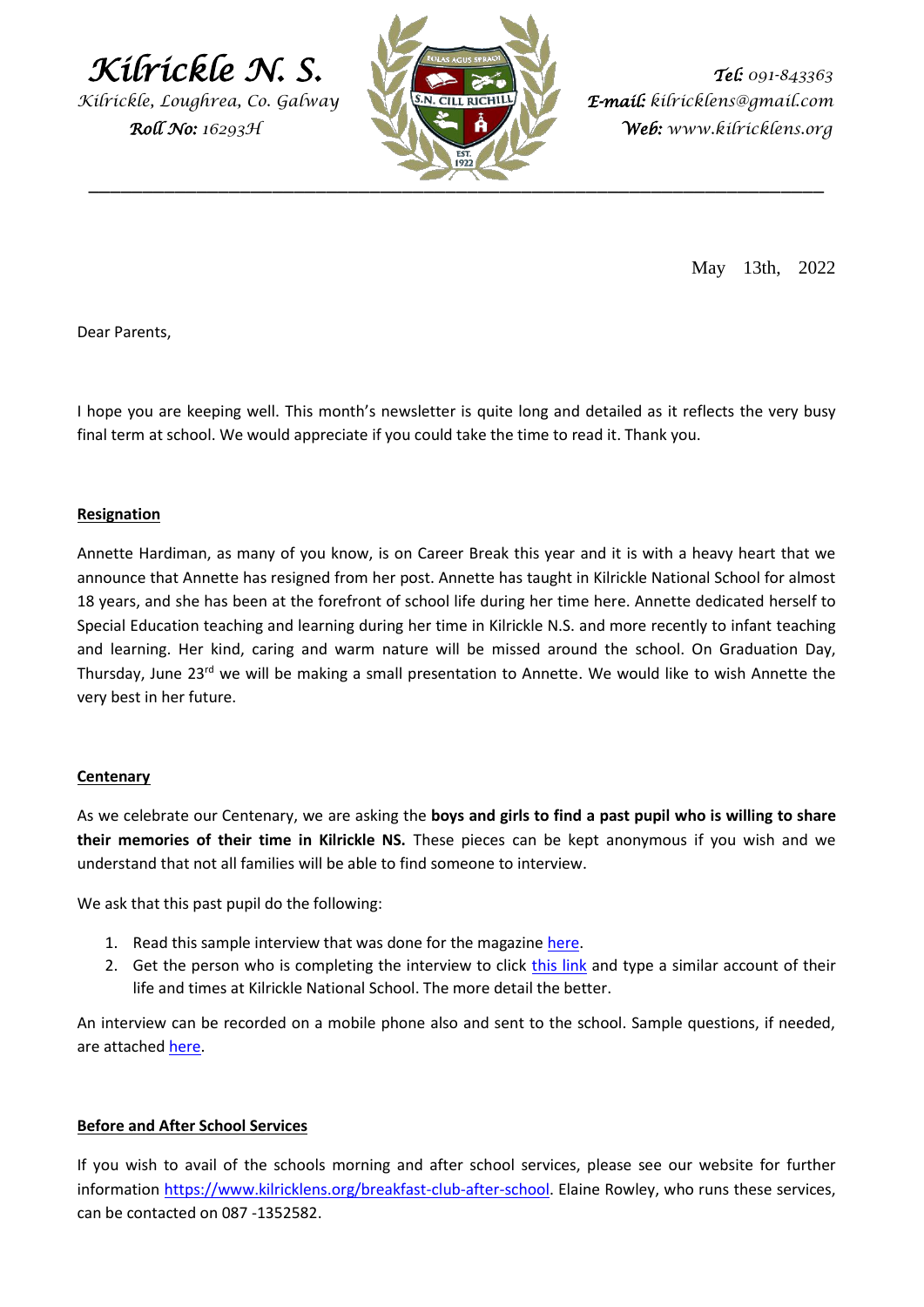## **Hurling and Camogie**

**Hurling in the morning will resume as normal for children from 1st class upwards at 9.00am this Monday.** Currently Mr. Gibbon's room are training with Liam Gordon of Galway GAA at 9:30am. Their last session will be Thursday, May 19<sup>th</sup>.

Hurling will continue then with Liam Gordon for children in **1 st – 3 rd class on the school Astro** for the following dates and times: **Please bring your own hurl and helmet.**

- Thursday, May  $26^{th}$  9.30am -10.30am
- Thursday, June  $2^{nd}$  9.30am 10.30am
- Thursday, June  $9<sup>th</sup>$  9.30am -10.30am
- Thursday, June  $16<sup>th</sup>$  9.30am -10.30am

There will be a school **hurling blitz for the boys from 3 rd Class upwards on Thursday, May 18th in Cappataggle at 10.30am.** It concludes at approximately 12pm.

There will be a school **camogie blitz for the girls from 3 rd Class upwards on Thursday, May 25th in Cappataggle at 10.30am**. It concludes at approximately 1pm.

If you can assist in the transportation of children to and from Cappataggle on either of those days, please let me know: [mrgibbons@kilricklens.com](mailto:mrgibbons@kilricklens.com) Thank you.

# **Swimming Dates**

## **Below is a reminder of the remaining swimming dates that are left this year.**

Week 4: 20/05/2022 - Friday 11 - 12 noon

Week 5: 24/05/2022 - Tuesday 11 – 12 noon

Week 6: 02/06/2022 - Thursday 1 - 2 p.m.

Week 7: 07/06/2022 - Tuesday 12 - 1 p.m.

Week 8: 17/06/2022 - Friday 11 - 12 noon

## **Sponsorship of Jerseys**

We are delighted to announce that McInerney's Supervalu, Loughrea have kindly agreed to sponsor a set of O'Neill jerseys for the school. We expect to have the new set of jerseys before the end of the school year.

## **Graduation**

This year's 6 th Class graduation ceremony takes place on the final day of term – **Thursday, June 23rd**. The ceremony will begin at 10.00am. We would like to invite all parents of those students graduating to the event. We would appreciate if you could forward on any pictures that you may have of our  $6<sup>th</sup>$  class students from their time in school to [mrgibbons@kilricklens.com](mailto:mrgibbons@kilricklens.com)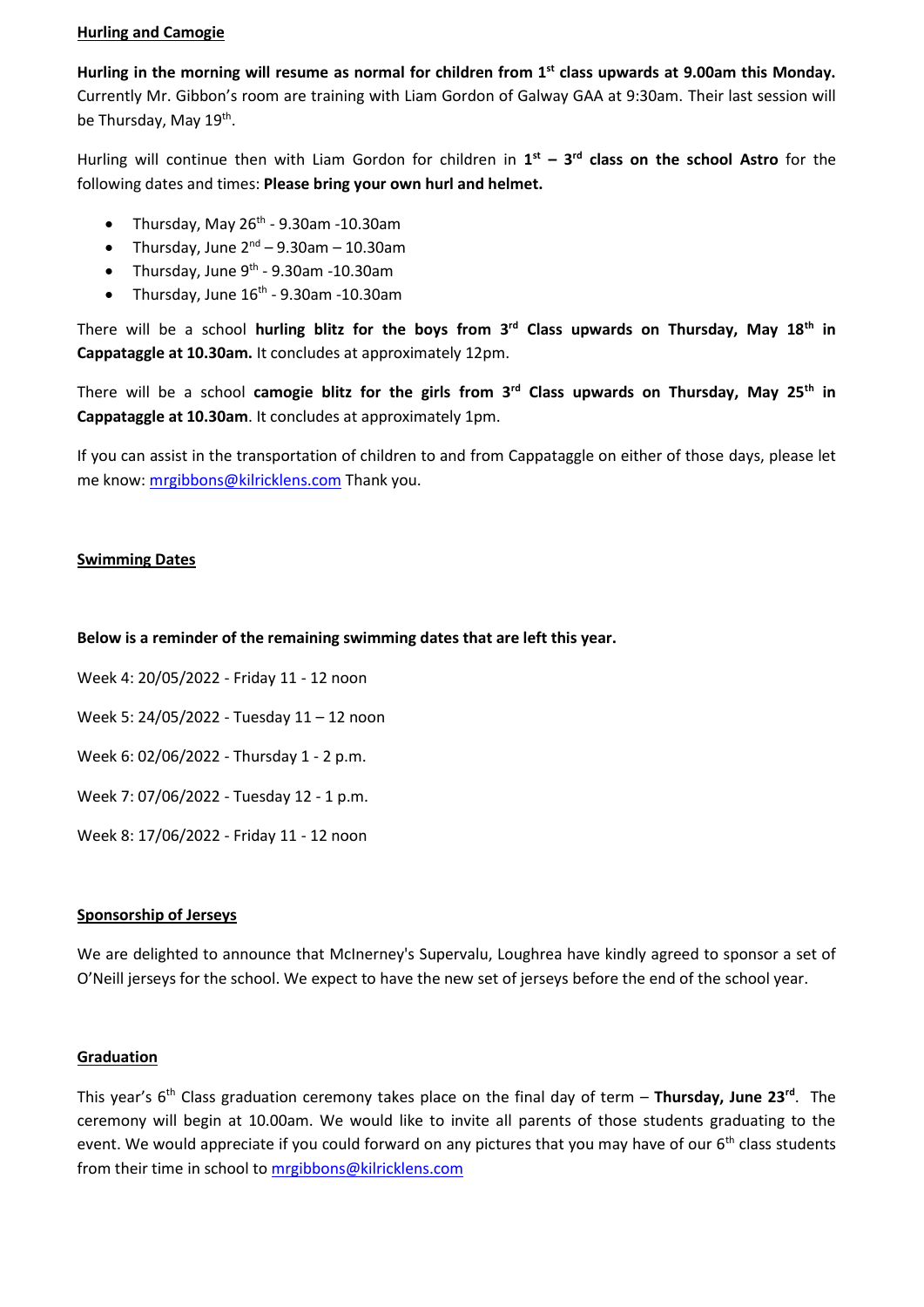#### **Summer Tours**

The children in 5<sup>th</sup> and 6<sup>th</sup> classes will be going to Delphi this year for their summer tour. This is a two-night stay. **The children will be leaving Kilrickle N.S. on Wednesday morning, June 8th and returning on Friday, June 10th** . We ask that parent consent forms for the Delphi trip be sent as soon as possible.

Also, children from Junior Infants – 4<sup>th</sup> Class will be attending the Let's Go Camp in the Kingfisher Club in **Galway. The bus will leave Kilrickle N.S. at 8.50am and will return to school at 5pm.** A payment request for the Let's Go tour has been sent out.

#### **School Works**

As you have already seen we have erected a new sign outside our new classroom. Also, work has commenced on re-seeding the grass area along the astro.

#### **Open Day**

**There is a school Open Day this Wednesday, May 18th at 2pm.** This is for new pupils who will be attending our school in September. If you are aware of anyone who this may be beneficial to please let me know – [mrgibbons@kilricklens.com.](mailto:mrgibbons@kilricklens.com)

#### **Booklists, Reports and Calendar**

Booklists will shortly be made available online and school reports will be ready to collect from the school office on Wednesday, June 15<sup>th</sup>. Any reports not collected on that day will be posted home. The school calendar for 2022/23 can be viewed online - <https://www.kilricklens.org/booklists-and-calendar>

## **Transition from Primary to Secondary Talk**

**There will be a talk given by a member of the National Parents Association of Ireland on the transitioning from primary school to secondary school**. This talk will take place in Kilrickle National School on **Wednesday, May 25th at 7pm.** This is open to parents of 5th and 6th class students primarily but if other parents wish to attend, they are more than welcome to do so. If you plan to attend, please confirm with me [mrgibbons@kilricklens.com](mailto:mrgibbons@kilricklens.com) before this coming Wednesday,  $18<sup>th</sup>$  May. There is no cost to attend. We need at least 3 parents to attend for the meeting to go ahead.

#### **Manning Cup**

As you are already aware the **Manning Cup will be taking place Tuesday 24th May from 6 p.m. to 7.30 p.m. in Bushfield, Loughrea.** In the coming week children will be partaking in track and field events in school to determine if they will qualify for the tournament. If they cannot attend, we ask that they inform their class teacher, or you may like to email your child's class teacher.

[msgallaher@kilrickelns.com](mailto:msgallaher@kilrickelns.com)

[mrkelly@kilricklens.com](mailto:mrkelly@kilricklens.com)

[mrgibbons@kilricklens.com](mailto:mrgibbons@kilricklens.com)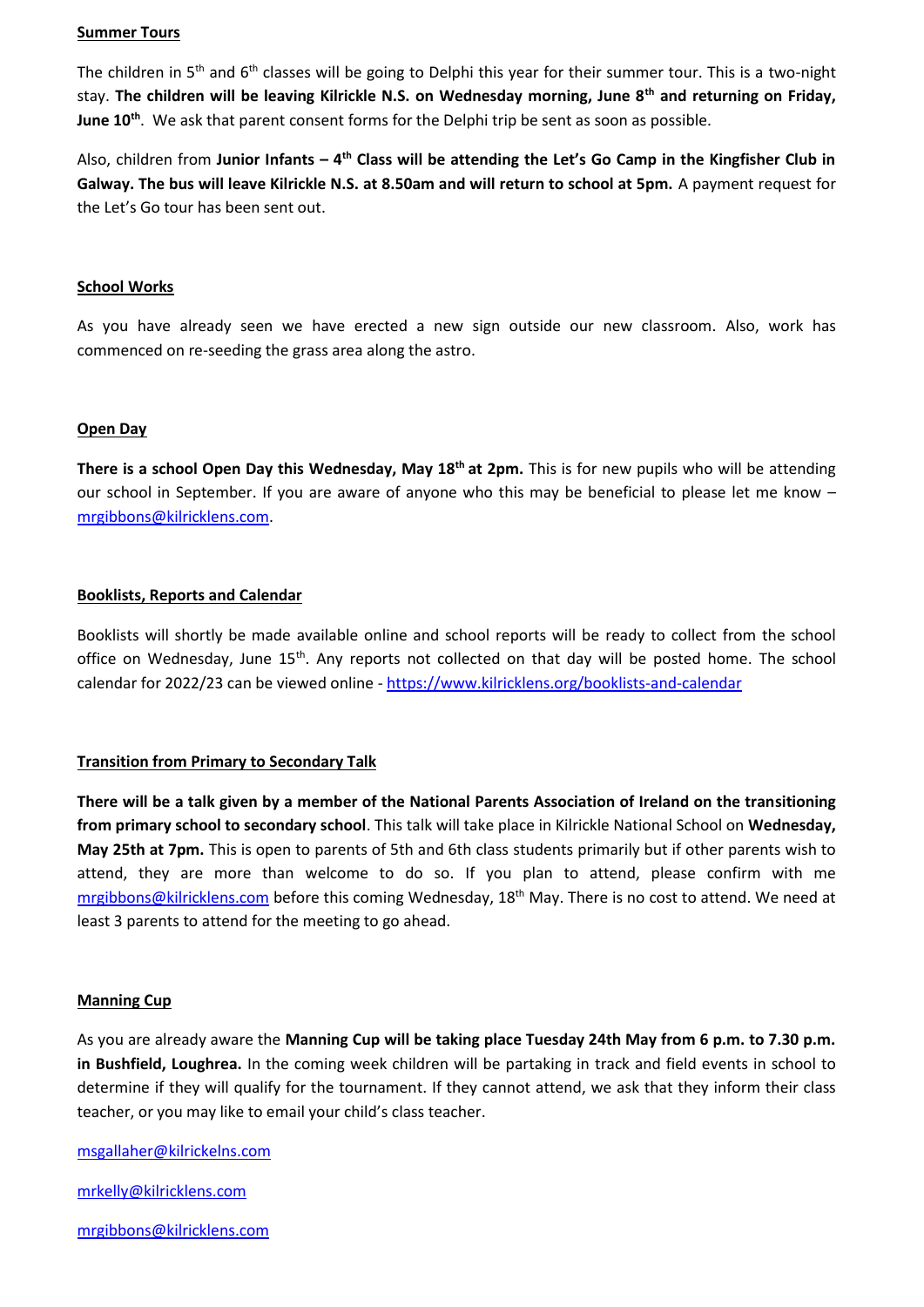# **First Confession/Communion/Confirmation**

Congratulations to the boys and girls in  $2^{nd}$  class who made their First Confession on Thursday, May 12<sup>th</sup> in Kilrickle Church.

A reminder that Communion is on Saturday, May 21st at 11am. **All children are involved in the ceremony and therefore we ask that they be in the church for 10.45am.**

**There will be refreshments for everyone in the hall after the Holy Communion** and the Parents Association would like to ask parents who don't have children making their Holy Communion for their help, please. They are looking for parents on Friday evening May, 20th from 7-8pm to help clean the church, clean and decorate the hall and on Saturday morning, May 21st at 11.30am, to help with the Communion party. Hopefully there will be enough volunteers, so parents only need to come either Friday evening or Saturday morning. Any help would be greatly welcomed and appreciated so if you can help, please call/text Mags on 0868932853.

Bishop Duignan has asked that all schools who are preparing for Confirmation this year conduct a Service of Reflection and Preparation for the Celebration of The Sacrament of Confirmation. **This is a very short ceremony that will take place on Tuesday, May 24th at 2.20pm in Kilrickle Church.** If possible, a parent or guardian of the candidate being confirmed should be present. Please let me know if you cannot get someone to take your place on Tuesday, May 24th.

Also, Confirmation will take place on Friday, May 27<sup>th</sup> at 3pm. Infants in Ms. Gallagher's class can wait the extra hour in school that day and make their way to the church with the rest of the choir that afternoon. **We expect that the ceremony will be completed at approximately 4pm.**

If your child cannot attend and you haven't done so already, can you please let your child's class teacher know.

## **ESB Notice**

Unfortunately, **we will have to close the school on Monday, May 23rd** as the school is without electricity. Schools are mandated to close by the Department of Education if they are without electricity.

## **May Altar**

We would appreciate any fresh wildflowers for our school May Altar.

## **Google Calendar**

As you can see there are a multitude of important dates coming up. **Therefore, we have a created a Google Calendar link [here](https://calendar.google.com/calendar/embed?src=kilricklens%40gmail.com&ctz=Europe%2FDublin) so that you can see exactly what is scheduled, day-in, day-out.** If you wish this can be linked directly to your own Google Calendar by pressing +GoogleCalendar in bottom right hand corner of the screen after opening the link. By downloading Google Calendar App you can view it more clearly.

## **School Website and Facebook Page**

Please keep up to date with other various events by visiting our school website or by viewing our school Facebook page.